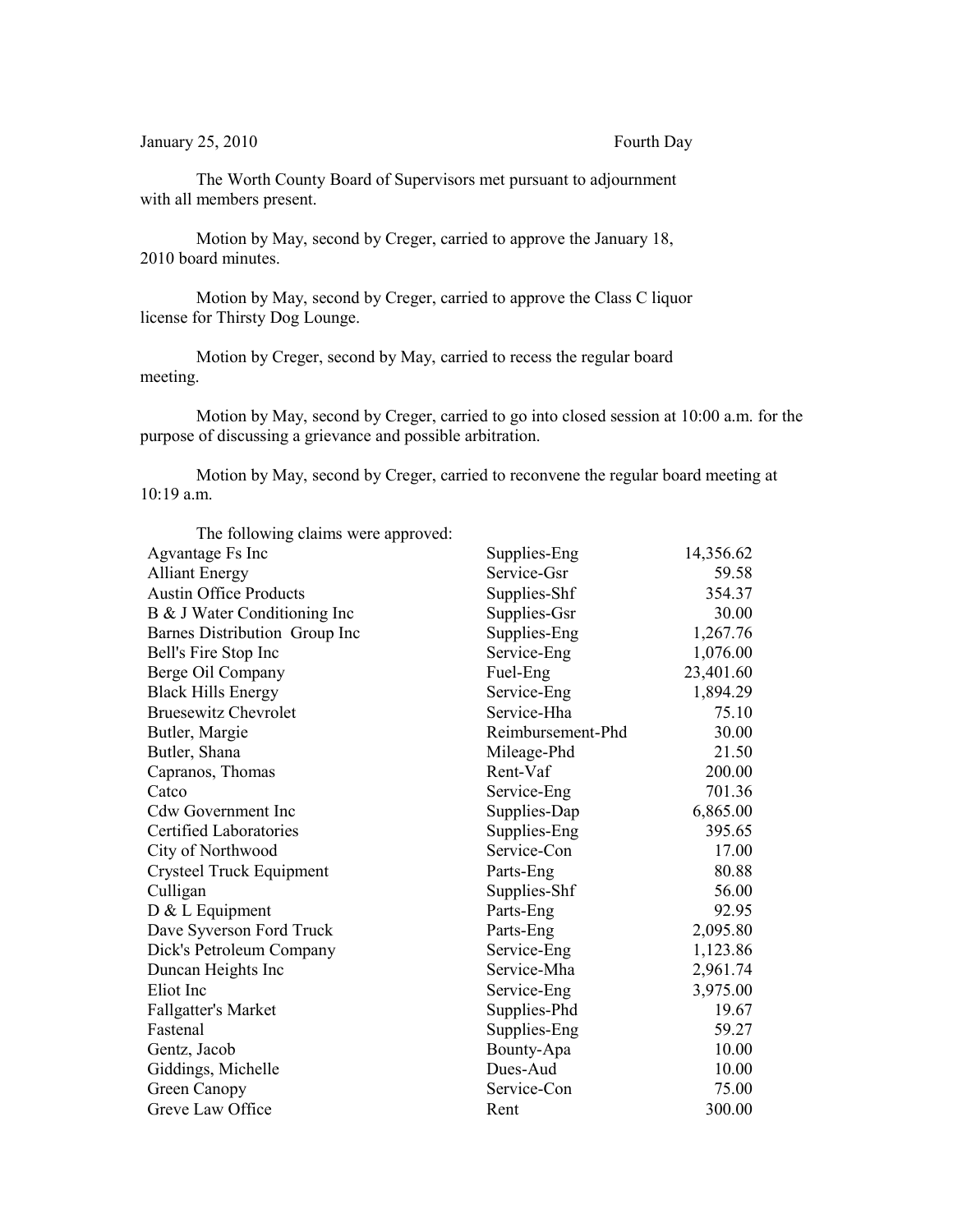| Greve, Jeff                           | Mileage-Att       | 38.25      |
|---------------------------------------|-------------------|------------|
| Grp & Associates                      | Service-Phd       | 52.50      |
| Hanson, Jeanette                      | Mileage-Hha       | 61.50      |
| Healthworks                           | Service-Con       | 52.00      |
| <b>Heartland Power Coop</b>           | Service-Eng       | 316.41     |
| Helgeson, Andrew                      | Bounty-Apa        | 10.00      |
| Hengesteg, Sam                        | Bounty-Apa        | 10.00      |
| Hennigar, Gary                        | Labor-Gsr         | 1,523.52   |
| Huber Supply Co                       | Supplies-Eng      | 169.11     |
| Huebner, Cheryl                       | Mileage-Phd       | 202.45     |
| I Wireless                            | Service-Shf       | 685.52     |
| <b>Interstate Motor Trucks</b>        | Supplies-Eng      | 230.53     |
| Iowa Co Recorder's Assn               | Dues-Rec          | 200.00     |
| <b>Iowa Department of Natural Res</b> | Fees-San          | 100.00     |
| Iowa Dept of Human Services           | Service-Mha       | 29,034.85  |
| <b>Iowa Prison Industries</b>         | Supplies-Eng      | 184.14     |
| <b>Iowa State Assn of Assessors</b>   | Dues-Asr          | 350.00     |
| Isac                                  | Edu-Con           | 440.00     |
| Isac Group Health                     | Cobra Ins Premium | 1,289.00   |
| J & J Machining Welding & Fabr        | Supplies-Eng      | 282.75     |
| Johnson, Hal                          | Rent              | 940.00     |
| Johnson, Teresa                       | Mileage-Phd       | 48.00      |
| Kossuth County Cpc                    | Service-Mha       | 2,094.30   |
| Kuennen, Tina L                       | Service-Gsr       | 395.20     |
| Lexis-Nexis                           | Service-Aty       | 128.00     |
| Liberty Square                        | Service-Mha       | 1,979.66   |
| Low, Tom                              | Bounty-Daa        | 20.00      |
| Low's Standard                        | Fuel-Asr          | 31.50      |
| Mainstay Systems Inc                  | Service-Shf       | 1,185.00   |
| Manly Junction Signal                 | Renewal-Eng       | 568.37     |
| Mariposa Publishing                   | Supplies-Aty      | 59.45      |
| Marshall & Swift Inc                  | Supplies-Shf      | 315.14     |
| <b>Mason City Business Systems</b>    | Service-Shf       | 225.22     |
| Mason City Overhead                   | Service-Eng       | 385.40     |
| Mathahs, Brock                        | Bounty-Daa        | 30.00      |
| Meyer, Travis                         | Bounty-Daa        | 10.00      |
| Mid-States Organized Crime Inf        | Fees-Shf          | 100.00     |
| Myli, Diane                           | Mileage-Phd       | 36.45      |
| Niacog                                | Service-Tra       | 1,666.01   |
| North Iowa Vocational                 | Service-Mha       | 1,019.70   |
| Northwood Anchor                      | Service-Rec       | 907.40     |
| Northwood Electric Inc                | Service-Eng       | 468.86     |
| Northwood Lumber Co                   | Supplies-Con      | 33.04      |
| Northwood True Value                  | Supplies-Gsr      | 33.44      |
| Northwood Welding Inc                 | Supplies-Eng      | 697.90     |
| Northwoods State Bank                 | Loan Payment-Eng  | 107,764.82 |
| Paetec                                | Service-Eng       | 8.42       |
| Parmley, Jerry                        | Exp-Vaf           | 47.94      |
| Pathology Associates                  | Service-Mex       | 1,200.00   |
| Prairie Ridge                         | Service-Chm       | 754.25     |